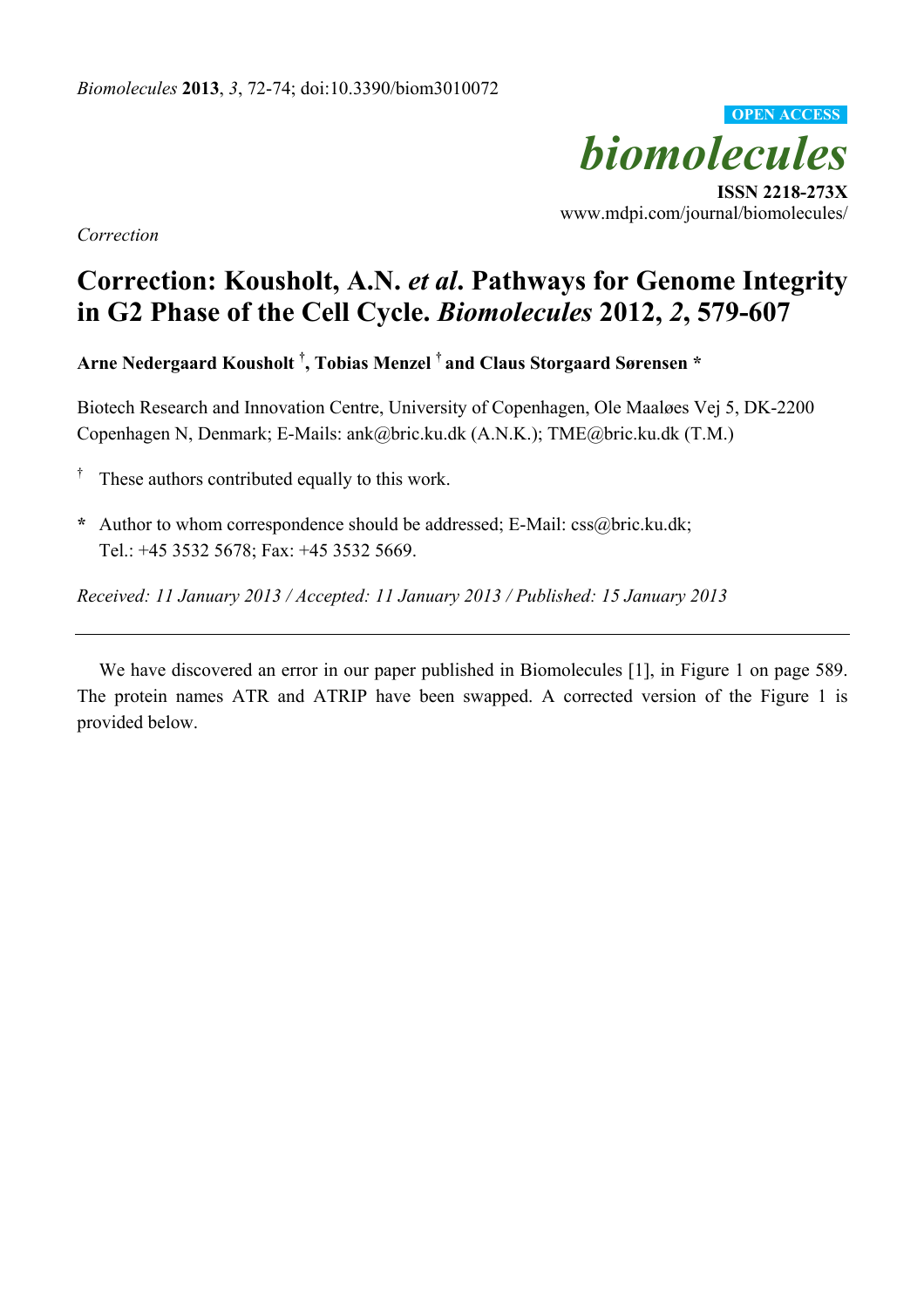**Figure 1.** Activation of the checkpoint regulator (CHK1) in response to DNA Double Strand Breaks (DSBs). The MRN complex detects DSBs and recruits Ataxia Telangiectasia Mutated (ATM) to initiate checkpoint signaling. During the S and G2 phases of the cell cycle, dsDNA resection can be performed by the nucleases DNA2 and EXO1, together with CtIP. The resulting ssDNA is coated by RPA, and is prepared for HR repair. Furthermore, ssDNA-coated by RPA recruits the ATR/ ATR interacting protein (ATRIP) complex as well as TopBP1 via the 9-1-1 complex, enabling full ATR activity. ATR then activates a subset of targets, including CHK1. CHK1 can phosphorylate CDC25A in response to DSBs, targeting CDC25A for proteasomal degradation. Since CDC25A is required for CDK1 activity to facilitate mitotic entry, cells arrest in the G2 phase upon CDC25A degradation.